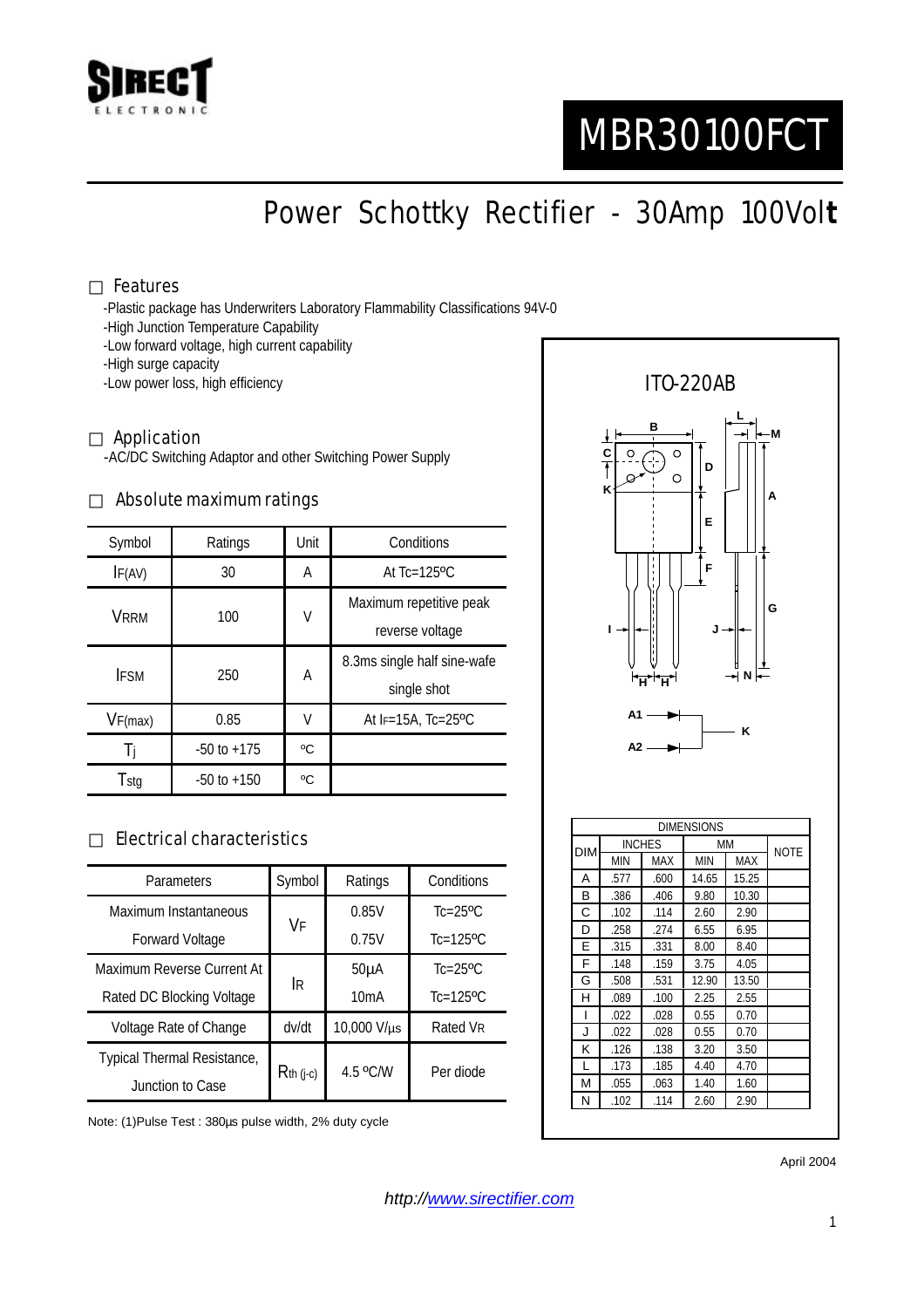### MBR30100FCT



*http://www.sirectifier.com*